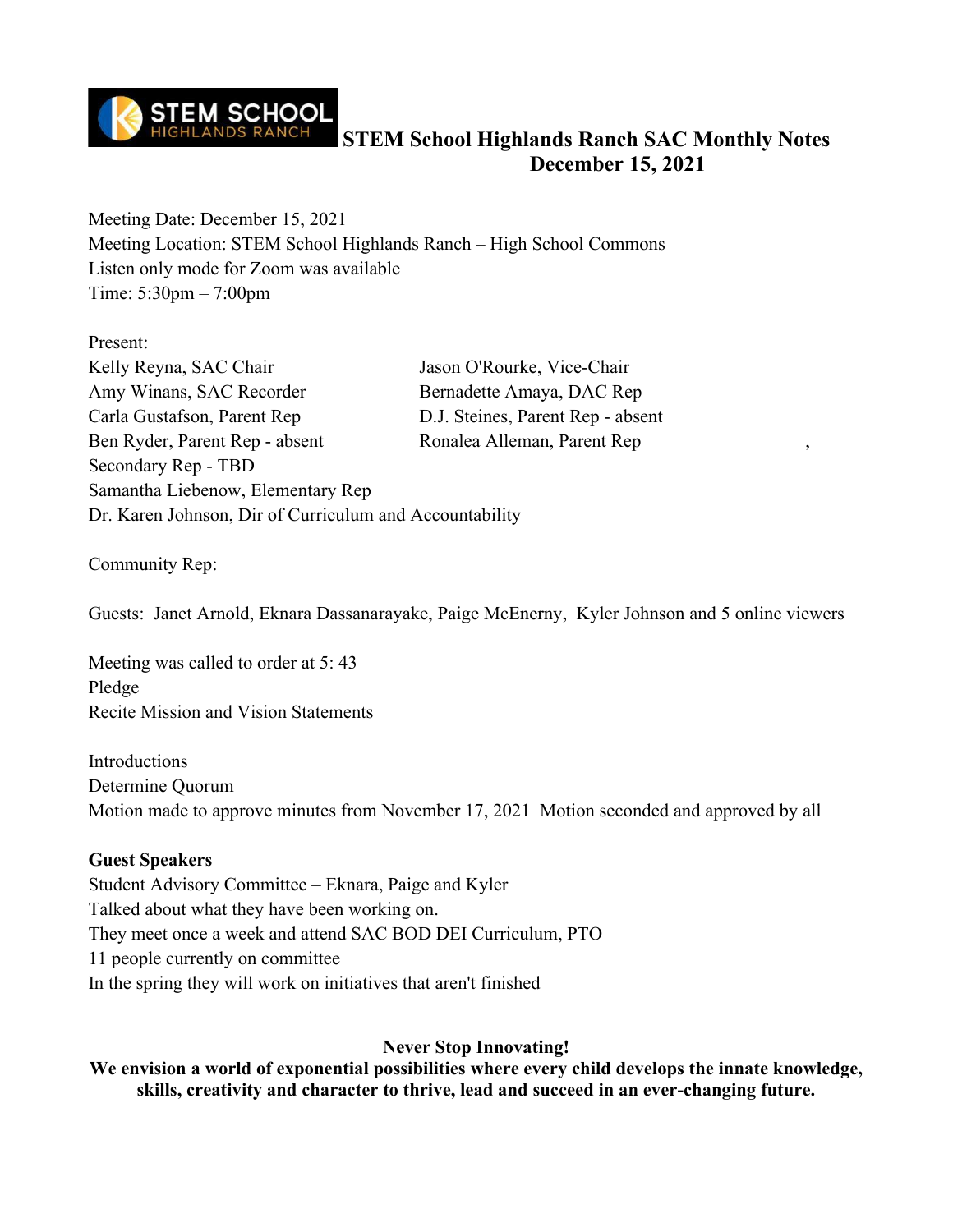

Plan on working with Nicole Bostel about school transparency because of miscommunication among students on certain subjects, going to be working on staff hiring, and mental health.

Finals week is hard as some high schoolers have up to 4 finals in one day. Discussion about going to Finals Week Schedule (like LPS and other DCSD schools).

Mentorship program for new teachers was mentioned and student advisory would like to know more, (induction). STEM is one of the few schools who have an approved induction program. Dr. J went over the program as a broad overview. Typically a district runs an induction, not necessarily the school.

#### **Standing Reports:**

Director Report by Dr. Karen Johnson:

Dr. Johnson brought up maybe having a student rep for SAC

School Updates

Parent Survey Overview: 447 responses. Went over the responses and break downs. Lots of comments. Need to delve into data more.

Review of Budget for Student Experiences: Department Budgets (each dept has between 7-10k) goes directly to the classroom, field trips (scholarships), graduation (7500.00 includes the beginning of the year), prom (7500.00 ticket sales, after prom, enrichment (503B sometimes get grants) , athletics (45k including paying for coaches), sources of strength, student Government (Secondary earns money from ticket sales, school pays for sponsor), School store, year book and more

Discussion about which categories still need more in depth discussion

Discussion about shift in culture where sports are a bigger part than they have been, but don't want to lose focus on STEM. Discussion tabled. Needs followup in a few months

### **Never Stop Innovating!**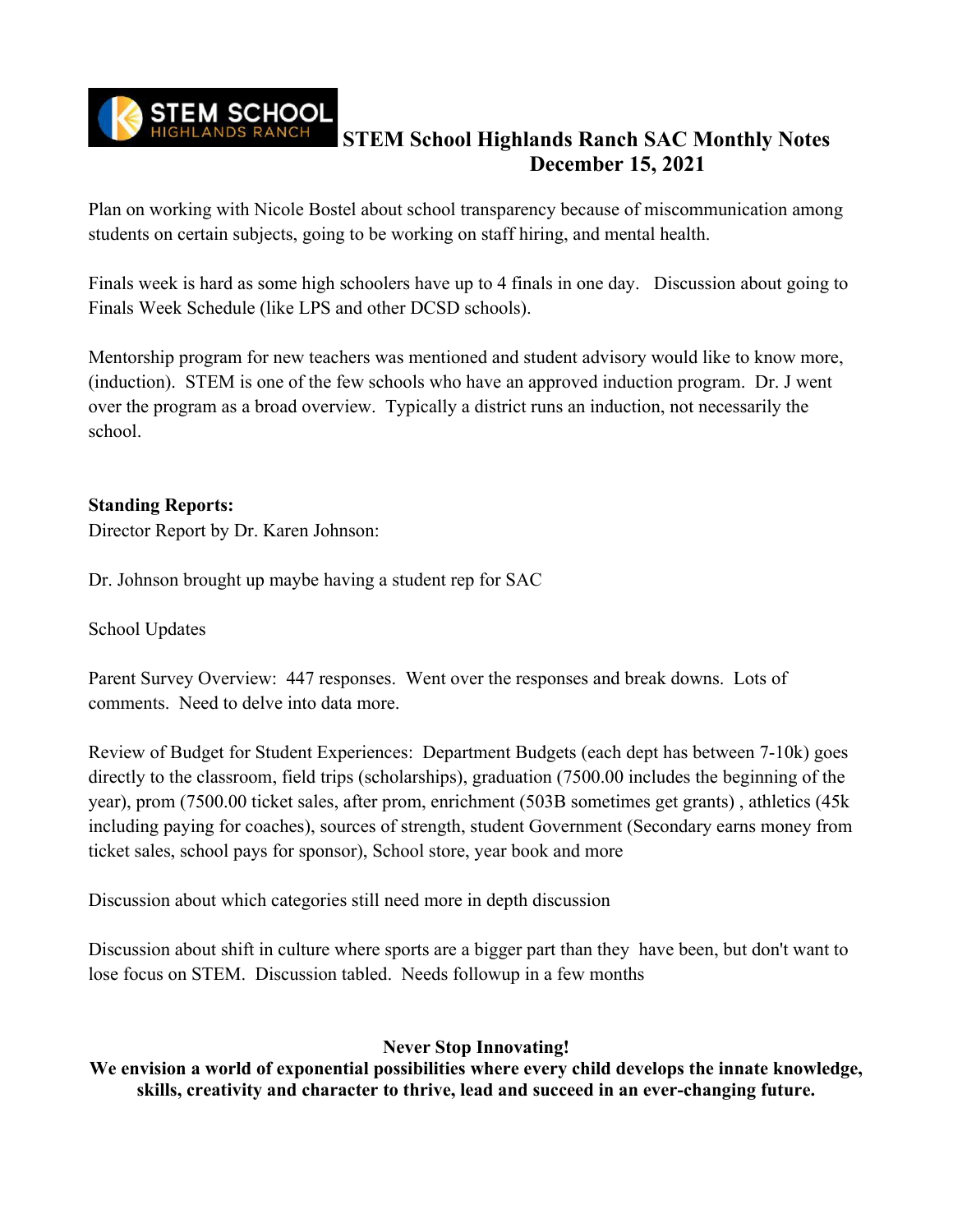

Student advisory suggested doing middle school sports

Teacher Report: Elementary: by Samantha Liebenow This week they are finalizing grades Hidden elves games going on which kids found fun Currently in the middle of spirit week for Elementary End of semester celebrations tomorrow (12/16/21)

Socio Emotional learning still going on through the Second Step Program

Secondary: no report

DAC Report: By Bernadette Amaya Feb 17 at Rock Canyon is the Winter Forum time TBD Still interviewing for parent members...10 interested, 2 spots Meeting tomorrow (12/16/21)

PTO Report: Dr. Johnson

BOD Report by Carla Gustafson: 1/29 Nerds Night Out Student Government wants to support and boost the clubs NHS, 32 members Wish Week March Jim Hinkle audit report Carletta Stewart – website updated, communication pathway for grievances is through her, she reports to Dr. Eucker that she is working through grievances and if Dr. Eucker needs to know she will let her know or if Roy needs to know etc. If teacher has grievance, first go to supervisor, if that doesn't work, email to Carletta through confidential email and she will handle the grievance. She tells Dr. Eucker if Dr. Eucker needs to be resolved with Dr. Eucker Held staff sessions last week about grievances and the pathway

#### **Never Stop Innovating!**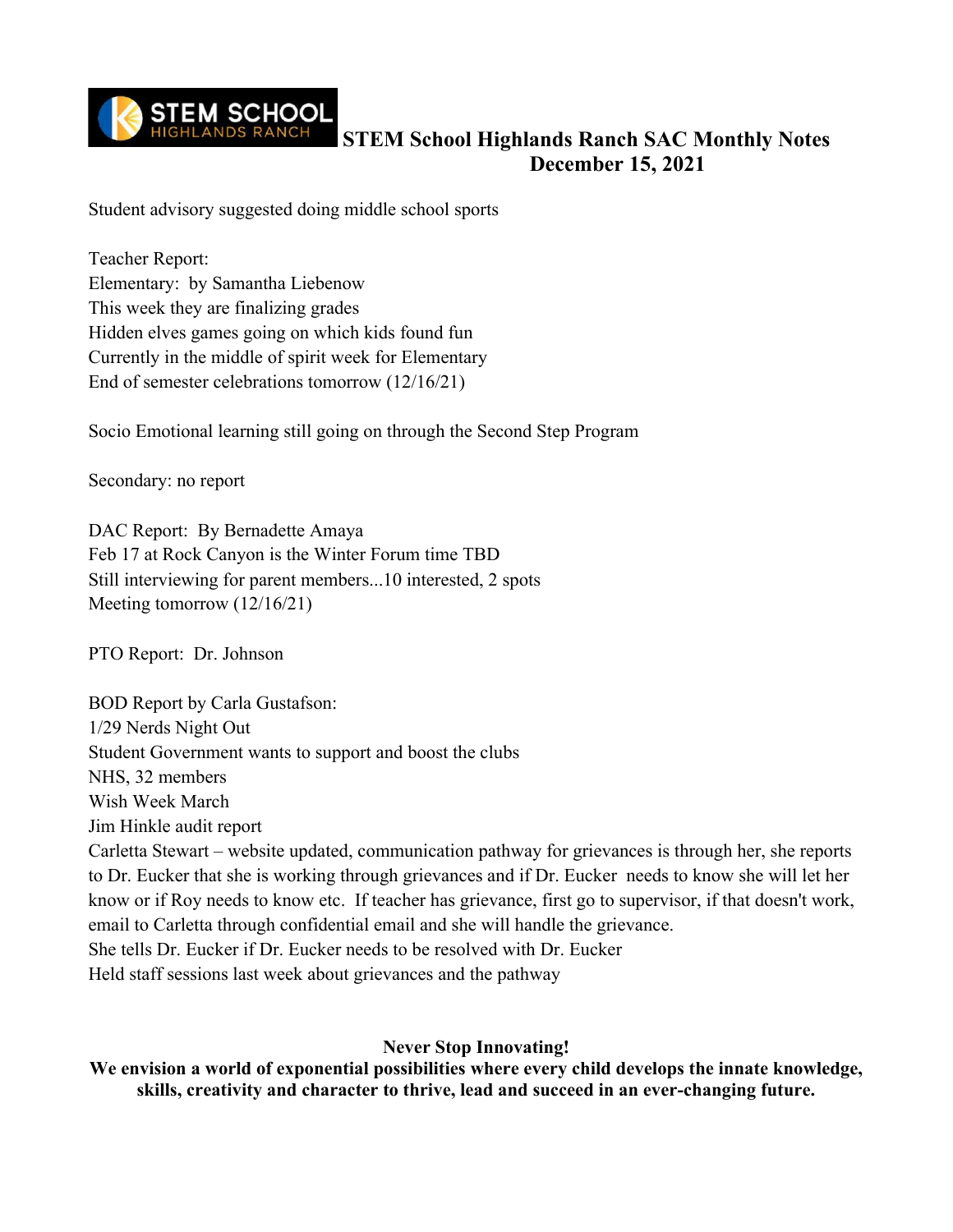

Replication Sterling Ranch area interest meeting. Another one next year early, IF they go forward, working to submit a letter of intent in March. It will not be a K-12 at opening.

104+ covid cases since beginning of school

County Commissioner meeting unanimously approved gym

Went over virtual plan if needed, with one improvement making sure attendance procedures are clear Christina Wu went over crisis support at school.

DEI Report by Jason O'Rourke Heritage Club being started at STEM creating website that will highlight different cultural things at STEM Does STEM have a clear equity policy? Carla will put that on her list for her policy committee.

Community Report: none

#### **New Business:**

SAC has been asked to get community members to go see Evolv system (same date as next SAC) bring unbiased info back. Then we could get a pulse. Need some people who are against system, some who are for it

SAC Subcommittee for Evolv system -

SAC Subcommittee for Driveline – tabled. Some parents will be getting trained on cross-walkers

January SAC meeting proposed location Center for Strength – Evolv conflicts

Follow up on partnering with Parent Trust Strategic Plan Committee - tabled

#### **Open Forum:**

no public comment

#### **Never Stop Innovating!**